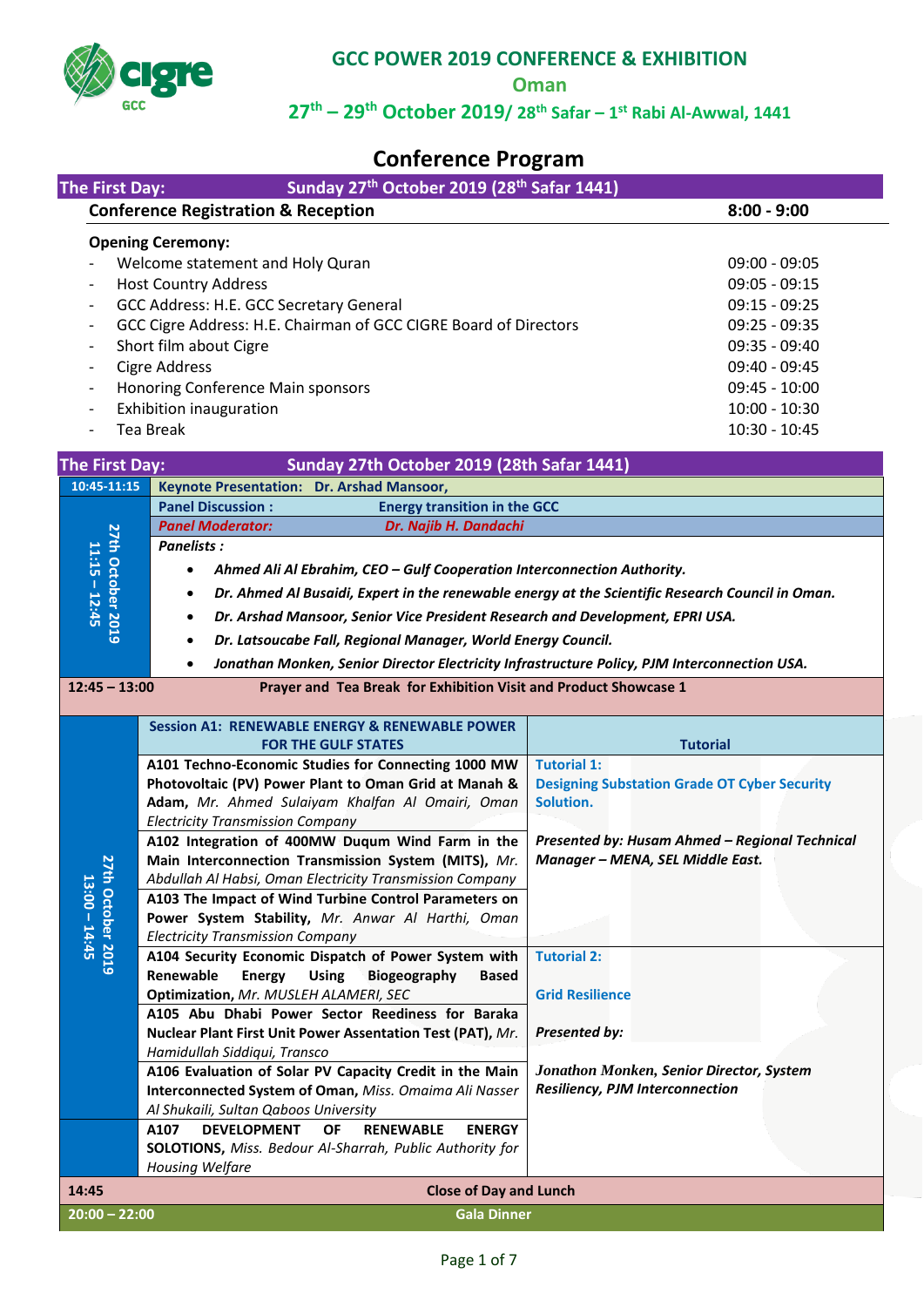

**Oman**

| <b>Second Day:</b>                   | Monday 28th October 2019 (29th Safar 1441)                                                                                                                                                                                               |                                                                                                                                                                                              |
|--------------------------------------|------------------------------------------------------------------------------------------------------------------------------------------------------------------------------------------------------------------------------------------|----------------------------------------------------------------------------------------------------------------------------------------------------------------------------------------------|
|                                      | $TRACK - A$                                                                                                                                                                                                                              | <b>TRACK - B</b>                                                                                                                                                                             |
|                                      | <b>Session A2: SYSTEM OPERATION &amp; CONTROL</b>                                                                                                                                                                                        | <b>Session B1: ASSET MANAGEMENT FOR POWER</b><br>SYSTEMS / TRANSFORMER DESIGN, MANUFACTURING,<br>LIFE CYCLE AND PERFORMANCE                                                                  |
|                                      | Dynamic interaction of big Static VAR<br>A201<br>compensators (SVC's) and their impact on the Saudi<br>network- a case study, Mr. Muhammad Ijaz, Saudi<br><b>Electricity Company</b>                                                     | B101 Risk-Based Decision Making Strategy: Mazoon<br>Electricity Company Practice, Mr. MOHAMMED SAIF ALI<br>ALWARDI, MAZOON ELECTRICITY COMPANY                                               |
|                                      | A202 Inrush Current Transient Elimination of Big<br>380/230kV, 750MVA Transformer Using Controlled<br>Switching of Residual Flux of the Transformer Core, Mr.<br>Muhammad Haris Khan, Saudi Electricity Company                          | B102 Implementation of Travelling Wave Fault Locator<br>in GCCIA and Innovation utilization of the system, Mr.<br>ALAA RAHMA, GCCIA                                                          |
| 28th October 2019<br>$09:00 - 10:45$ | A203 Impact of Tropical Cyclone "Mekunu" on Dhofar<br>Power System Operation, Mr. Ammar Alyafai, Oman<br><b>Electricity Transmission Company</b>                                                                                         | <b>B103 Revamping of KAHRAMAA Electricity Transmission</b><br>Network Specifications for Life-cycle Cost optimization,<br>Mr. Abdulla Al-Qahtani, KAHRAMAA                                   |
|                                      | A204 Reliability of GCC Interconnector System<br>Operation with Future Integration of Renewable<br>Energy Sources in GCC Power Grids, Mr. Talal Alshaikh,<br>GCCIA                                                                       | <b>B104 Power Transformer Reliability Enhancement with</b><br>Introduction of Dissolved Gas Analysis (DGA) of Cable<br>Boxes oil - Experience of KAHRAMAA, Mr. Zuhair Al<br>Shaiba, KAHRAMAA |
|                                      | A205 Increasing Network Security and Stability by<br>means of Power Plant Measurements - Study Case in<br>Oman, Mr. Jose Gomez, DIgSILENT                                                                                                | B105 Partial Discharge Monitoring System using UHF<br>Sensors for Power Transformer, Mr. Mohaideen Abdul<br>Khadher, APM-Technologies.INC                                                    |
|                                      | A206 Investigation of A Total Power System Blackout at<br>Dhofar Grid in Oman, Mr. Husam Malik Alnahari Alyafai,<br>Oman Electricity Transmission company                                                                                | B106 Transformer Turns Ratio Test: Beyond the basic<br>facts, Mr. Jaffer Aldurazi, Megger                                                                                                    |
|                                      | A207 Investigation & Control of Short Circuit Currents<br>in Oman Transmission Network, Mr. Maktoum Rashid<br>Said Al Housni, Oman Electricity Transmission Company                                                                      | B107 Things to consider when specifying an online DGA<br>monitoring device, Mr. Teemu Auronen, VAISALA                                                                                       |
| 10:00-11:15                          | <b>Poster Session No. 1</b>                                                                                                                                                                                                              |                                                                                                                                                                                              |
| $10:45 - 11:15$                      |                                                                                                                                                                                                                                          | Tea Break for Exhibition Visit, Poster Session 1, and Product Showcase 2                                                                                                                     |
|                                      | <b>TRACK - A</b>                                                                                                                                                                                                                         | <b>TRACK - B</b>                                                                                                                                                                             |
|                                      | <b>Session A3: ELECTRICITY MARKET &amp; REGULATION</b>                                                                                                                                                                                   | <b>Session B2: OVERHEAD LINES &amp; INSULATED CABLES</b>                                                                                                                                     |
|                                      | A301 Prerequisites for the Introduction of Bilateral<br>Contracts in a non-regulated Electricity Market Sector,<br>Mr. SALMAN MOHAMMED A ALOWAIFI, Saudi Electricity<br>Company                                                          | <b>B201 Cable Termination Failure Investigation in Mazoon</b><br>Electricity Company Network, Mr. AHMED HAMED AL<br>QANNUBI, MAZOON ELECTRICITY COMPANY                                      |
|                                      | A302 OETC requirements of IT system for Spot Market<br>and Renewable Energy, Mr. AWF Al-Mamari, Oman<br><b>Electricity Transmission Company</b>                                                                                          | B202 400kV XLPE Underground Cables Service<br><b>Experience with Different International Manufacturers</b><br>in Qatar, Mr. Ahmad Ali Alkuwari, KAHRAMAA                                     |
| 28th October 2019<br>$11:15 - 13:00$ | A303 An Analysis on Potential Saudi Arabian Grid Code<br>Amendments upon the Introduction<br>of KSA<br>Competitive Electricity Market (CEM) regime., Mr.<br>Abdullah Mubarak Al-Odhaiani,<br>, Saudi Electricity Company - National Grid | <b>CABLE</b><br><b>B203</b><br><b>PERFORMANCE OF</b><br><b>EHV POWER</b><br>ACCESSORIES IN SAUDI ARABIA, Mr. ABDULLAH<br>ALDHUWAIAN, Saudi Electricity Company                               |
|                                      | A304 Trans-boundary Energy and Electricity Markets in<br>the MENA Region, Dr. Kaifeng Yu, Global Energy<br>Development<br>Cooperation<br>Interconnection<br>and<br>Organization                                                          | B204 Key selection criteria for silicone coating applied<br>on overhead line insulators, Mr. Fabien Virlogeux,<br>Sediver                                                                    |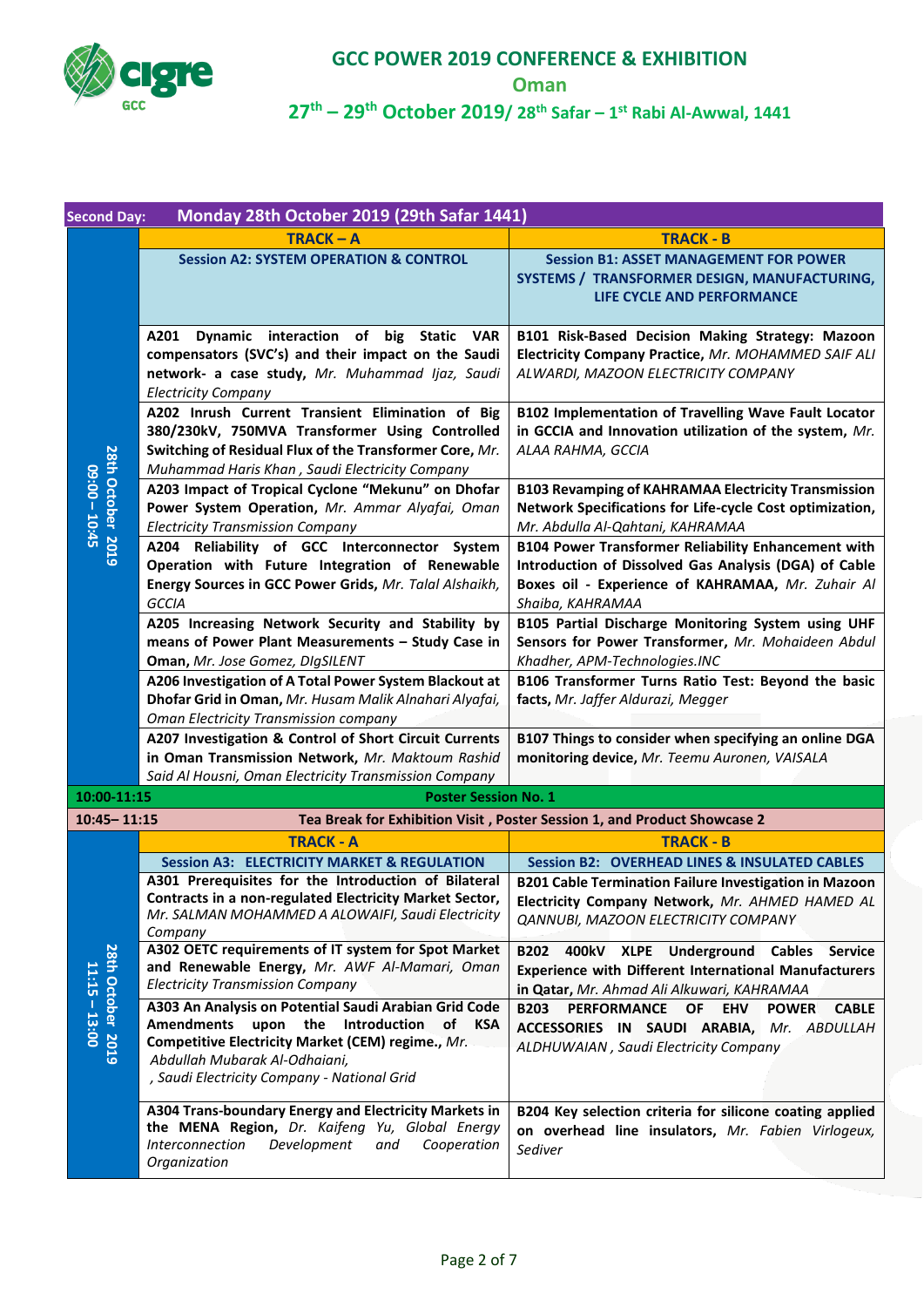

**Oman**

|                                      | A305 Emergence of a Competitive Wholesale Market in<br>Oman, Dr. Sami AMMARI, General Electric                              | B205 EFFECTS IN UPGRADING FAMILY OF 380KV DC<br>OVERHEAD TRANSMISSION LINES LATTICE STEEL<br>STRUCTURES IN THE KINGDOM OF SAUDI ARABIA, Mr.<br>ELMER GABINETE, SAUDI ELECTRICITY COMPANY |
|--------------------------------------|-----------------------------------------------------------------------------------------------------------------------------|------------------------------------------------------------------------------------------------------------------------------------------------------------------------------------------|
|                                      | A306 Strategy for Northeast Asia Power System<br>Interconnection: Power Trade and Regulation, Mr.<br>Philippe LIENHART, EDF | <b>B206 CASE STUDY FOR PARALLEL LINE RESONANCE IN</b><br>OETC 400kV NETWORK, Mr. Anilkumar Ravat, Oman<br><b>Electricity Transmission Company</b>                                        |
|                                      | A307 Energy Transition and Future Electricity Market in<br>GCC, Mr. Hamidullah Siddiqui, Transco                            | B207 Insight of power cable and accessories testing and<br>in-service failure, Miss. Hong He, DNV GL                                                                                     |
| 12:00-13:15                          | <b>Poster Session No.2</b>                                                                                                  |                                                                                                                                                                                          |
| $13:00 - 13:30$                      | Prayer and Tea Break for Exhibition Visit and Product Showcase 3                                                            |                                                                                                                                                                                          |
|                                      | <b>TRACK - A</b>                                                                                                            | <b>TRACK - B</b>                                                                                                                                                                         |
|                                      | <b>Session A4: SUBSTATIONS, SWITCHGEAR &amp; HV</b><br><b>EQUIPMENT</b>                                                     | <b>Session B3: SYSTEM DEVELOPMENT &amp; ECONOMICS</b>                                                                                                                                    |
|                                      | <b>A401 Parallel Operation of Inter Connection</b>                                                                          | B301 Benchmarking SEC Planning Criteria<br><b>Against</b>                                                                                                                                |
|                                      | <b>Transformers with Dissimilar Configuration and</b>                                                                       | Worldwide Practices, Mr. ABDULLAH SAEED AL-SHEHRI,                                                                                                                                       |
|                                      | Divergent Parameters, Mr. Ahmad Ali Alkuwari,<br><b>KAHRAMAA</b>                                                            | Saudi Electrcity Company                                                                                                                                                                 |
|                                      | A402 Composite Insulators Properties under 1000 h                                                                           | B302 A scenario development methodology for robust                                                                                                                                       |
|                                      | Experimental and Actual Field Tests, Mr. Khaled Y. Al-<br>Soufi, KFUPM                                                      | grid planning in the GCC context, Mr. Tariq Rashed Al<br>Otaibi, National Grid SA                                                                                                        |
| 28th October 2019<br>$13:30 - 15:00$ | A403 Design and Application of 160kV Mechanical<br>HVDC Circuit Breaker, Mr. Yishun Cen, Sieyuan<br>Electric Co. Ltd.       | B303 Technical Evaluation of 400 kV Interconnector<br>Between North and South Grid of Oman, Mr. Mohamed<br>Al Hasni, Oman Electricity Transmission Company                               |
|                                      | A404 Software-Defined Networking Reinforces                                                                                 | B304 Demand Shaping Study for GCC Countries, Mr. Ali                                                                                                                                     |
|                                      | <b>Security and Performance in Operational Technology</b>                                                                   | Al-Ebrahim, GCC Interconnection Authority                                                                                                                                                |
|                                      | <b>Communications Networks, Mr. ANWAR HABEEB</b>                                                                            |                                                                                                                                                                                          |
|                                      | MOINUDEEN, SCHWEITZER ENGINEERING                                                                                           |                                                                                                                                                                                          |
|                                      | <b>LABORATORY</b>                                                                                                           |                                                                                                                                                                                          |
|                                      | A405 A biodegradable low viscosity insulating oil for                                                                       | B305 Optimal Network Expansion Methodology Based                                                                                                                                         |
|                                      | hot climates, Mr. Carl Wolmarans, Nynas AB Middle                                                                           | On Differential Evolution Optimization, Mr. Jaber                                                                                                                                        |
|                                      | East                                                                                                                        | Alshehri, National Grid                                                                                                                                                                  |
|                                      | A406 Testing GIS circuit breakers with both sides                                                                           | B306 MZEC Demand Forecast Model, Mr. Ahmed Ibrahim                                                                                                                                       |
|                                      | grounded using Current Sensing Method, Mr. Aditya                                                                           | Yahya Al Abri, Maroon Electrcity Comany                                                                                                                                                  |
| 15:00                                | Taneja, OMICRON electronics Middle East<br><b>Close of Day</b>                                                              |                                                                                                                                                                                          |
| $17:00 - 19:00$                      |                                                                                                                             | <b>GCC Cigre Board of Directors meeting</b>                                                                                                                                              |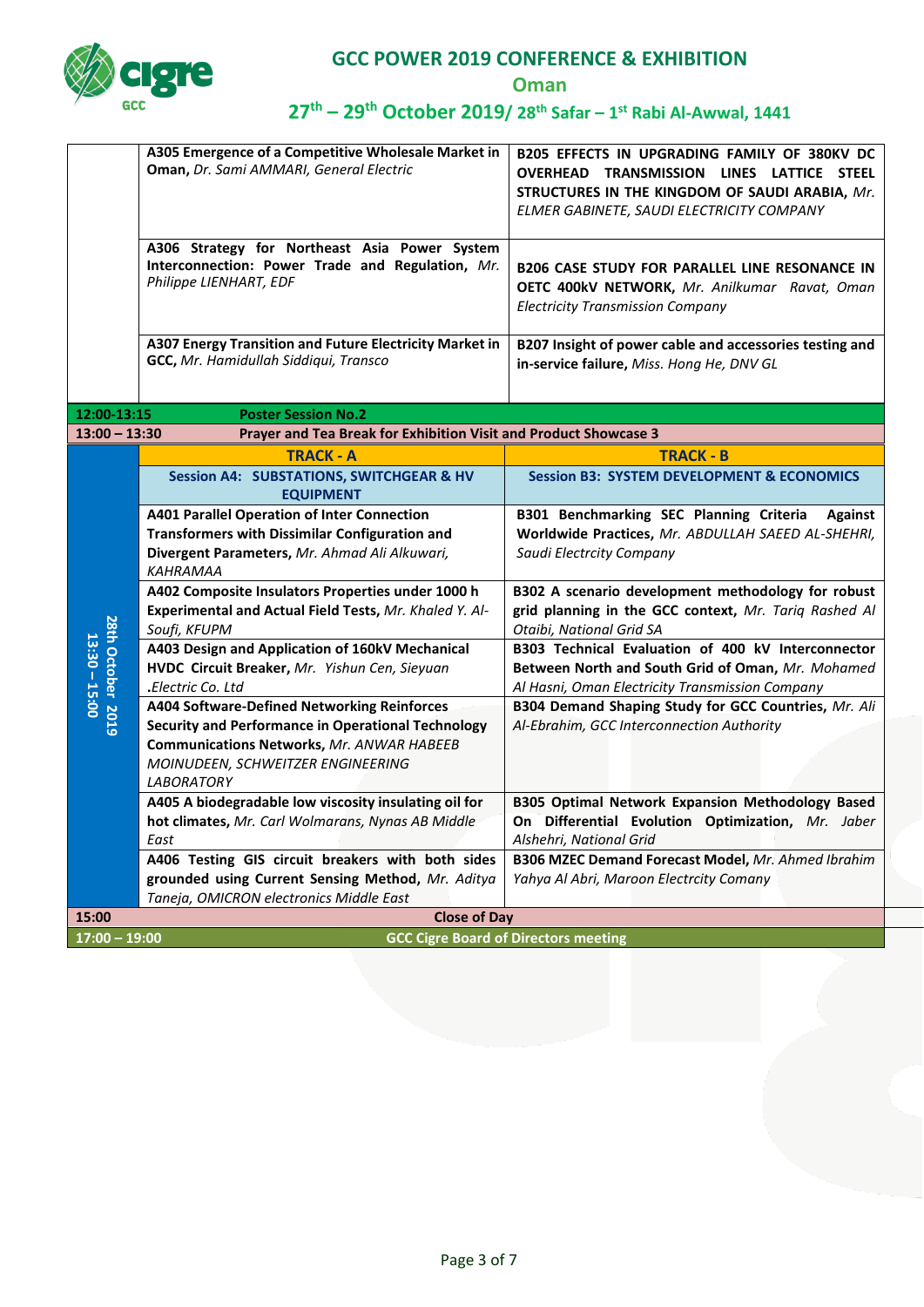

**Oman**

| <b>Third Day:</b>                    | Tuesday 29th October 2019 (1st Rabi Al-Awwal 1441)                                                                                                                                                                                                                                               |                                                                                                                                                                                                     |
|--------------------------------------|--------------------------------------------------------------------------------------------------------------------------------------------------------------------------------------------------------------------------------------------------------------------------------------------------|-----------------------------------------------------------------------------------------------------------------------------------------------------------------------------------------------------|
|                                      | <b>TRACK - A</b>                                                                                                                                                                                                                                                                                 | <b>TRACK - B</b>                                                                                                                                                                                    |
|                                      | <b>Session A5: DISTRIBUTION SYSTEM</b>                                                                                                                                                                                                                                                           | <b>Session B4: SUBSTATION PROTECTION &amp;</b><br><b>AUTOMATION</b>                                                                                                                                 |
|                                      | A501 Designing a System to Minimize Power Losses in<br>Distribution Network, Shamsa AlSarmi, Sultan Qaboos<br>University                                                                                                                                                                         | B401 Process Bus Busbar Protection, Mr.<br>Abraham<br>Varghese, General Electric                                                                                                                    |
|                                      | A502 Owner-Approach to Achieve Best Performance of<br>Critical Lead Acid Battery System, Mr. Tariq Aldawsari,<br>Saudi Aramco                                                                                                                                                                    | B402 Arc Flash Analysis and Methods to Mitigate Arc<br>Flash Hazard for Different Voltage Levels in Electrical<br>Power System Network, Mr. Mehul Patel, ETAP<br>Automation                         |
| 29th October 2019<br>$09:00 - 10:45$ | A503 Quasi Dynamic Simulation for the Voltage Control<br>in the Active Networks, Oman Case Study, Mr. Ahmed<br>Al-Nadabi, Oman Electricity Transmission Company                                                                                                                                  | B403 Solving the nightmare of unmanaged user accounts<br>in digitalized industrial environments with Central<br>Account Management according to IEC 62351-8., Mr.<br>Dylan Jenkins, ABB Switzerland |
|                                      | A504 Using Concrete Poles & Steel Towers In<br>Distribution Networks 33kV & 11kV - Case Study for<br>MZEC Projects, Mr. Hamed Salim Al Thuhli, Mazoon<br><b>Electricity Company</b>                                                                                                              | <b>B404 AUTOMATION AND PROTECTION SYSTEMS FOR</b><br>DISTRIBUTED GENERATION INTEGRATION IN AL AIN<br>DISTRIBUTION NETWORK, Mr. Velmurugan Mariappan,<br>AADC                                        |
|                                      | A505 Advance PMU-based Monitoring, Protection and<br>Control for an Active Distribution Network, Dr. Mohd<br>Zamri Che Wanik, Qatar Environment and Energy<br>Research Institute                                                                                                                 | B405 Main and Backup System Integrity Protection for<br>OETC Dhofar System, Mr. Jacob Varughees, Oman<br><b>Electricity Transmission Company</b>                                                    |
|                                      | A506 Application of capacitor-less D-STATCOM for<br>harmonic power mitigation distribution network, Dr.<br>Wesam Rohouma, Texas A&M University at Qatar<br>A507 Improving the reliability and security of supply in<br>cultural, heritage and historical zones, May Alnasser,<br><b>KAHRAMAA</b> | B406 Improvement of Key Performance Indicators (KPI)<br>for the testing process of an IED, Mr. Michael, OMICRON<br>ELECTRONICS DEUTSCHLAND GMBH                                                     |
| $10:45 - 11:15$                      | Tea Break for Exhibition Visit and Product Showcase 4                                                                                                                                                                                                                                            |                                                                                                                                                                                                     |
|                                      | <b>TRACK - A</b>                                                                                                                                                                                                                                                                                 | <b>TRACK - B</b>                                                                                                                                                                                    |
|                                      | <b>Session A6: SMART GRID</b>                                                                                                                                                                                                                                                                    | <b>Session B5: HVDC FACTS &amp; TECHNOLOGY</b>                                                                                                                                                      |
|                                      | A601 A Novel method of using BESS for controlling<br>system frequency and area control error through AGC<br>integration in Abu Dhabi power network, Mr. Ehtesham<br>Iftikhar, Abu dhabi transmission and despatch company                                                                        | <b>B501 Improving HVDC System Availability During Winter</b><br>Season with Valve Cooling Modifications: A Case Study<br>at Al Fadhili HVDC Station, Mr. Abdullah Al Ghamdi,<br>GCCIA               |
| 29th Nov. 2019<br>11:15 - 12:30      | A602 Secondary Control of Microgrid using Multi-Agent<br>Systems, Mr. Ahmed Al-Issaei, Ooredoo Oman                                                                                                                                                                                              | B502 Protection of STATCOM systems, Mr. Mikael<br>Halonen, ABB                                                                                                                                      |
|                                      | A603 False Data Injection Against Nonlinear State<br>Estimation in Smart Grid, Mr. Naif Makki, Saudi<br>Electricity Company/ National Grid                                                                                                                                                       | B503 Enhancing Power Transfer Capability in GCCIA<br>Network, Mr. Ossama Noraldin Abdallah Ahmed, Gulf<br>Cooperation Council Interconnection Authority                                             |
|                                      | A604 Time of day as a service in operational<br>communication networks of power utilities, Mr. Ramon<br>Bächli, ABB                                                                                                                                                                              | B504 Frequency Stability in Future Power Grids<br>Challenges and Solutions -, Dr. Ervin Spahic, Siemens,<br><b>Transmission Solutions</b>                                                           |
|                                      | A605 Real Time Egyptian Wide Area Monitoring System<br>(E-WAMS) for Novel Applications in Smart Grid, Dr.<br>Moustafa Eissa, Sultan Qaboos University                                                                                                                                            |                                                                                                                                                                                                     |
| $12:30 - 13:15$                      |                                                                                                                                                                                                                                                                                                  | <b>Prayer and Tea Break</b>                                                                                                                                                                         |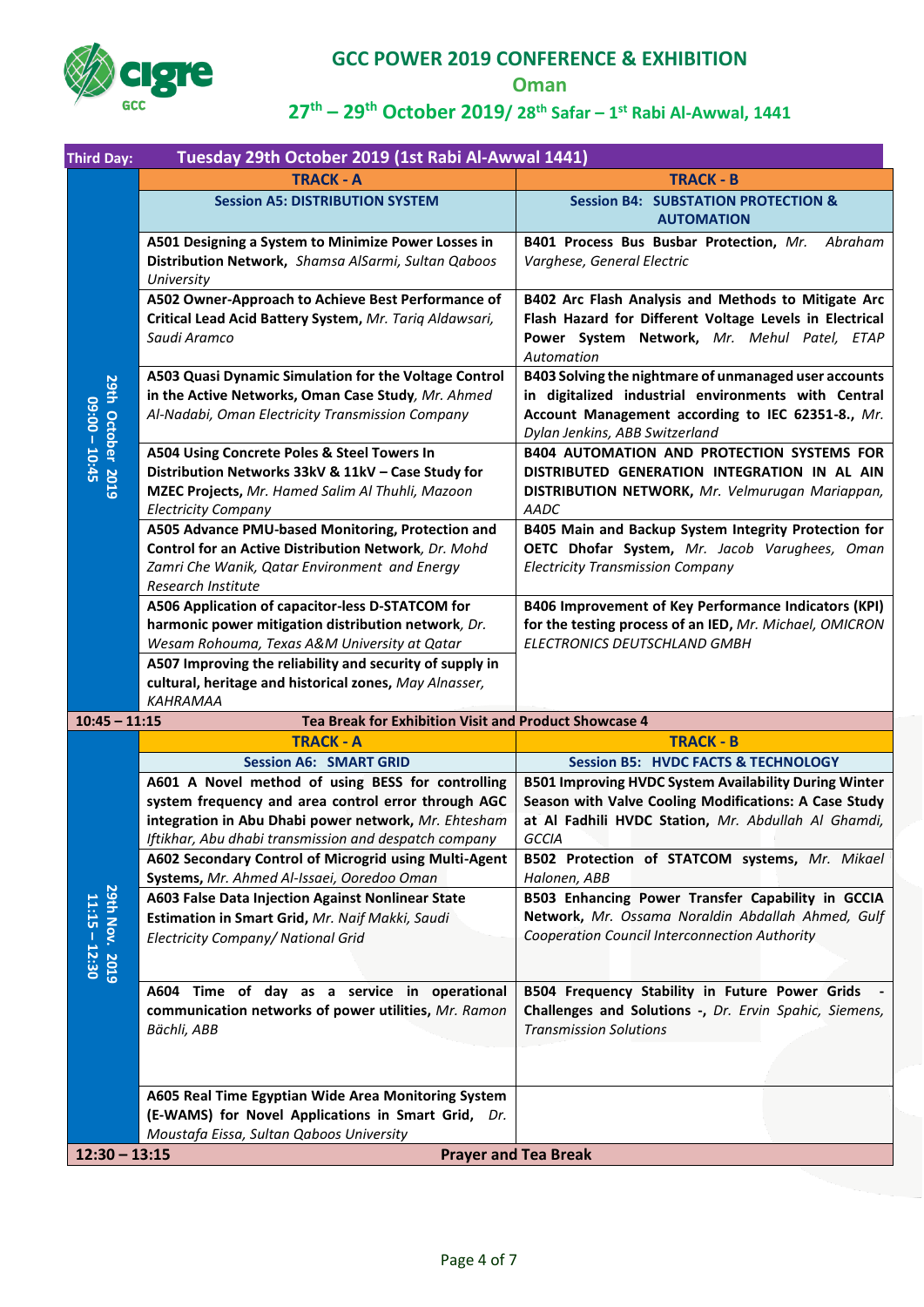

**Oman**

|                                                             |                                                  | <b>CLOSING SESSION</b>                                                                                                                                                                                                                              |                                                                                             |  |
|-------------------------------------------------------------|--------------------------------------------------|-----------------------------------------------------------------------------------------------------------------------------------------------------------------------------------------------------------------------------------------------------|---------------------------------------------------------------------------------------------|--|
| <b>29th</b><br><sup>9th</sup> October 2019<br>13:15 – 14:00 | $\bullet$<br>$\bullet$<br>$\bullet$<br>$\bullet$ | <b>GCC Cigre Chairman Closing Statement</b><br><b>GCC Cigre Secretary General Announcements</b><br><b>Technical Committee Chairman Remarks &amp; Recommendations</b><br><b>Open Discussion and final Remarks</b><br><b>Closing and Group Photos</b> | $13:00 - 13:05$<br>$13:05 - 13:15$<br>$13:15 - 13:30$<br>$13:30 - 13:45$<br>$13:45 - 14:00$ |  |
| 14:00                                                       |                                                  | <b>Conference Close and Lunch</b>                                                                                                                                                                                                                   |                                                                                             |  |

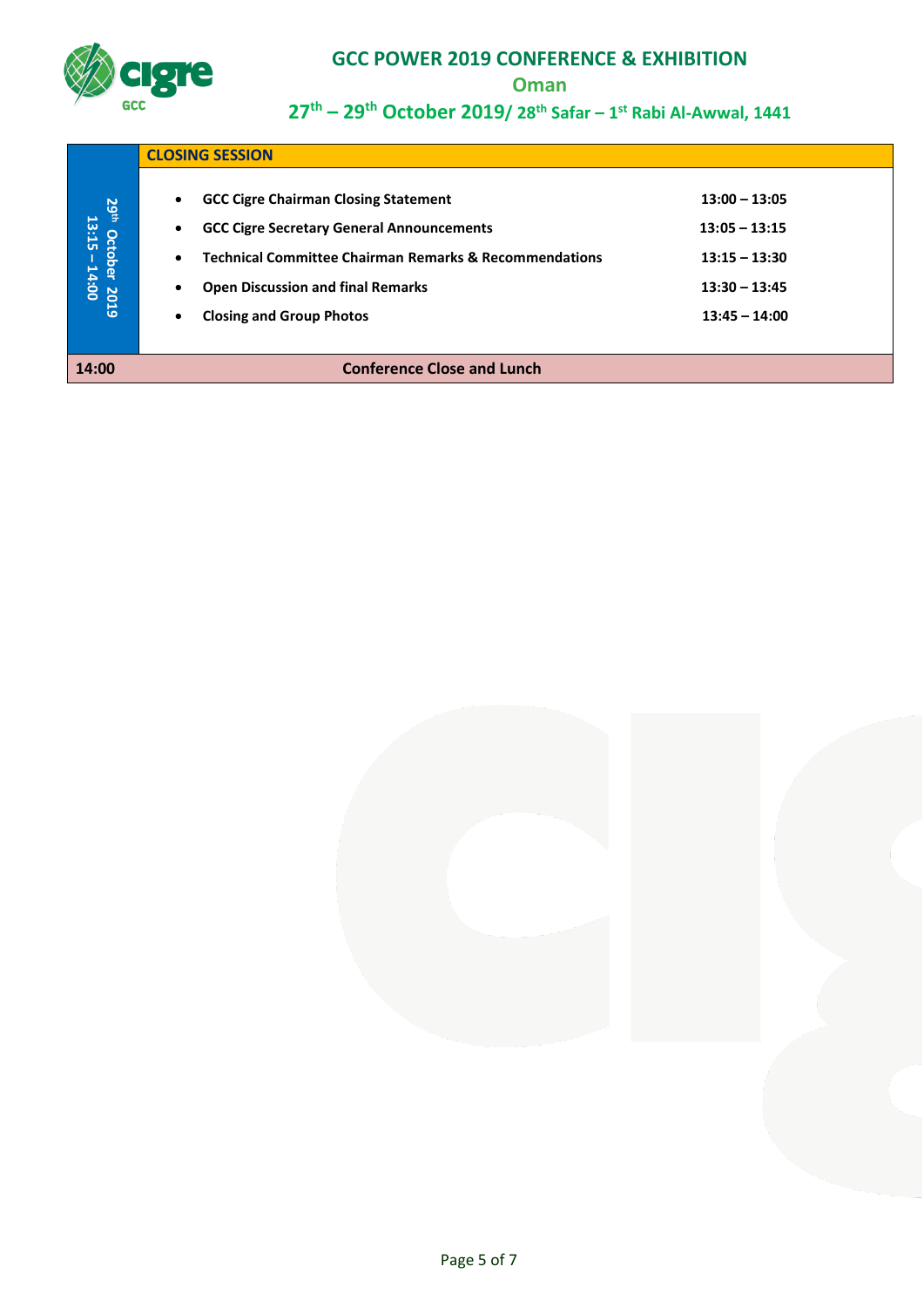

**Oman**

**27th – 29th October 2019/ 28th Safar – 1 st Rabi Al-Awwal, 1441**

# **POSTER SESSIONS**

| <b>Second Day:</b> | Monday 28th October 2019 (29th Safar 1441)                                                                                                                |
|--------------------|-----------------------------------------------------------------------------------------------------------------------------------------------------------|
|                    | POSTER SESSION No. 1: - 28 <sup>th</sup> Oct. 2019 10:00 - 11:15                                                                                          |
|                    | PPS101 A Comparative Analysis between Overhead Transmission Line and Underground Transmission                                                             |
|                    | Line in Oman, Hilal Said Hamed Al Hudhaili, Mazoon Electricity Company                                                                                    |
|                    | PPS102 Micro Tunneling works for 132kV UGC with Concrete Shaft Protection in 132/33kV Ghala                                                               |
|                    | Heights Transmission Project, Qais Rashid Said AL, Oman Electricity Transmission Company                                                                  |
|                    | PPS103 Electric Field Computation Under a Double Circuit 380KV Overhead Transmission Line with a                                                          |
|                    | Vertical Configuration, Jaber Alshehri, National Grid                                                                                                     |
|                    | PPS104 Standardization and Optimization of High Voltage Cables Design, Hisham, Saudi Electricity                                                          |
|                    | Company                                                                                                                                                   |
|                    | PPS105 Energization of 400kV Cable feeders in North al Batinah region at Main Interconnected System<br>(MIS) network, Faisal Salim Hamed Al Ghaithi, OETC |
|                    | PPS106 Alternative to lead sheathed cables, Mahdi Abdelkhalek, Oman Cables Industry                                                                       |
|                    | PPS107 Return on experience, HVAC projects with focus on long lenghts cable system, Simone Ballare,                                                       |
|                    | Prysmian Group                                                                                                                                            |
|                    | PPS108 Replacement of Porcelain Insulator to Silicon Rubber Insulator of 220/132kv transmission line                                                      |
|                    | in OETC network, Yousuf Ahmed Saleh Al-Hammadi, Oman Electricity Transmission Company                                                                     |
|                    | PPS109 Long-run marginal cost (LRMC) at generation busbar level for Main Interconnected power                                                             |
|                    | system of Oman, Al Mukhtar Al Mugheiri, Sultan Qaboos University                                                                                          |
|                    | PPS110 Economy of Residential Energy Subsidies under Renewable Energy Target in Saudi Arabia, Fawzi                                                       |
|                    | Alorifi, Imam Mohammed Ibn Saud University                                                                                                                |
|                    | PPS112 Impact of Small Load Variances and High Capacitive Photovoltaic Systems on Electromechanical                                                       |
|                    | Equipment in Electrical Distribution Systems, Aaqib Peerzada, Texas A&M University                                                                        |
| <b>28th</b>        | PPS113 Performance evaluation of Capacitor-less D-STATCOM for power quality enhancement under                                                             |
| Oct.               | dynamic loads, Wesam Rohouma, Texas A&M University at Qatar                                                                                               |
| $10:00 - 11:15$    | PPS114 Optimal Capacitor Bank placement in KAHRAMAA Distribution Network, MAY ALNASSER,                                                                   |
| 2019               | <b>KAHRAMAA</b>                                                                                                                                           |
|                    | PPS115 Electricity Distribution System in Sierra Leone - Management Contract Case Study, Bilal Abou                                                       |
|                    | El Hassan, Khatib & Alami<br>PPS116 Flexibility and Reliability of 230 kV Ring BUS system with 2 generators and two Power company                         |
|                    | incomers, Siljo Jose, SADAF                                                                                                                               |
|                    | PPS117 Development of High-Speed Mechanical Switchgear with Vacuum Arc Interruption Technology                                                            |
|                    | and Its Application in HVDC Circuit Breaker, Wei Gu, Sieyuan Electric Co., Ltd.                                                                           |
|                    | PPS118 Uprating of substations and existing equipment to increase network capacity by deploying UHV                                                       |
|                    | lines, Prasad Puthiyeduth Kuniyil, Saudi Electricity Company                                                                                              |
|                    | PPS119 Inrush / Fault Current Detection for Accelerated Fault Clearance to Enhance Transformer Life,                                                      |
|                    | Murtada Abualrahi, Megger ME LTD                                                                                                                          |
|                    | PPS120 Innovative testing in full digital substations and complex IEC 61850 automation logic,                                                             |
|                    | Mohamed, OMICRON                                                                                                                                          |
|                    | PPS122 Innovative approaches for enhancing the service life with reduced risks and optimized costs of                                                     |
|                    | Substation Automation Retrofit System Programs, VINAY SARDANA, TRANSCO                                                                                    |
|                    | PPS123 TESTING OF COMPLICATED BUS BAR PROTECTION, Murtada Abualrahi, Megger ME LTD                                                                        |
|                    | PPS124 PROCESS-BUS (IEC61850-9-2) PILOT PROJECT: GETTING READY FOR FUTURE, Anilkumar Ravat,                                                               |
|                    | <b>Oman Electricity Transmission Company</b>                                                                                                              |
|                    | PPS125 Experiences in Commissioning a 400kV High Voltage Reactor with the IEC 61850 Standard,                                                             |
|                    | Mohammad Tariq, Megger<br>PPS126 Settings Management for Protection Relays - A Powerful New Enhancement for Specialized                                   |
|                    | Asset Maintenance Management Systems, Stefan Schlichting, OMICRON electronics GmbH                                                                        |
|                    | PPS127 Safe and robust operation of teleprotection over a next generation telecoms network, Francis                                                       |
|                    | Baestaens, Mr.                                                                                                                                            |
|                    |                                                                                                                                                           |